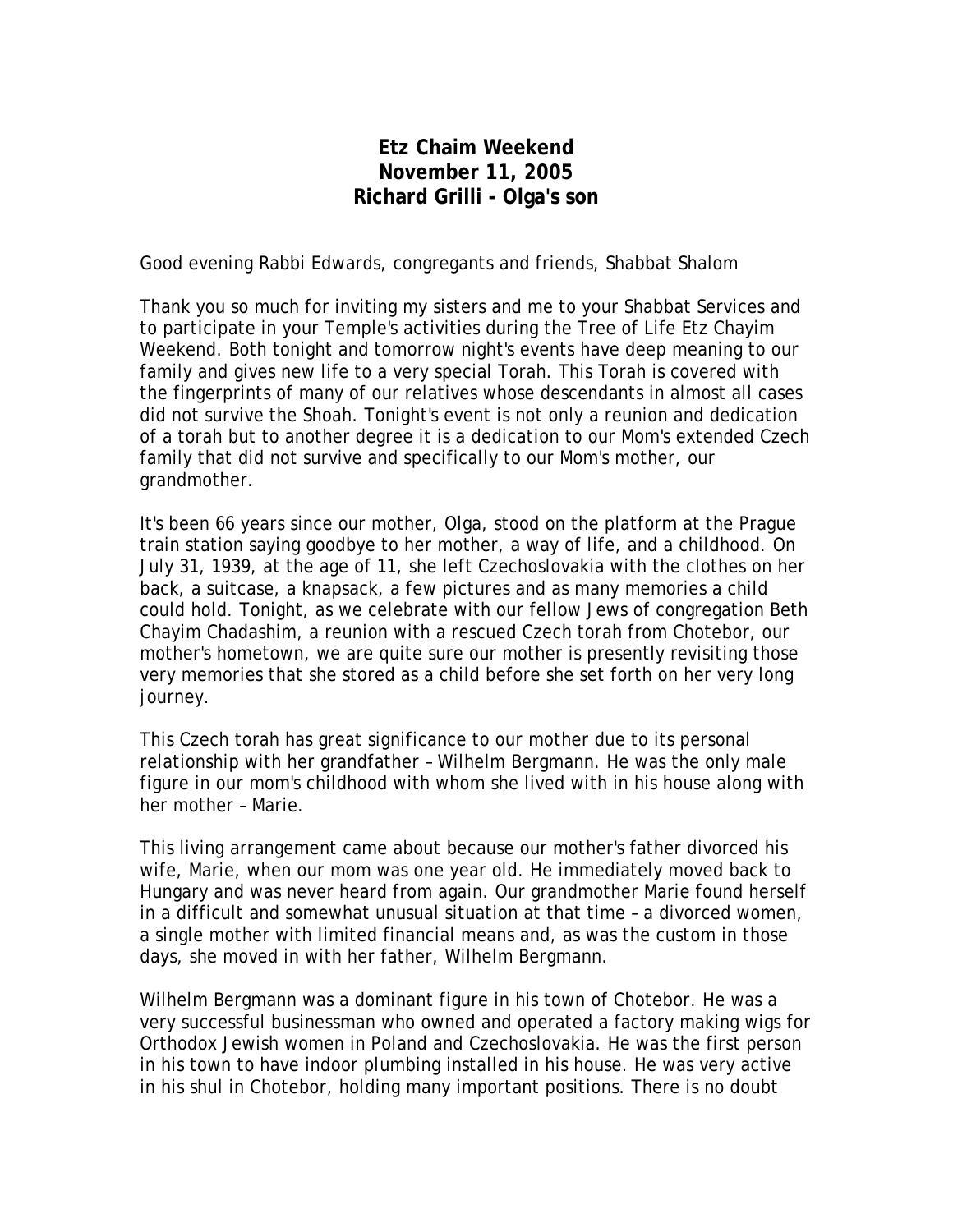that this torah that we celebrate tonight was a torah that, on numerous occasions, he held, prayed from and read. There is a famous saying which goes as follows – what links the Jewish people from one generation to another generation is the word of God – the torah. In our family's case, this expression can be taken both figuratively and literally.

Wilhelm Bergmann left Czechoslovakia in the early 1880's and came to America to find his fortune since he had been told that the streets of America were paved with gold. After becoming a US Citizen he determined that he could be more successful in the old country. In 1896, after the birth of his first child, he left the United States to go back to his Czech hometown. Little did he know that his descendants, still practicing Jews, would end up in America holding a Torah from his hometown town 110 years later. For the Bergmann family, life has come full circle.

In 1993, our parents took us on a trip to the Czech Republic and Poland to see where our mom and all the other Bergmann relatives lived and died. We traced our grandmother Marie's footsteps from her house in her home town of Chotebor, to the house in that town where all the Jews were forced to live, to Terezin, the Czech concentration camp where she and many of our relatives along with other Czech Jews were sent prior to their deportation to Birkenau, the major death camp of Poland, where she was killed. At the Jewish cemetery outside of Chotebor, we saw at least 40 Bergmann graves including Wilhelm Bergmann's and his father as well – our great great grandfather. Bergmann's had lived and died in Chotebor for over 150 years but it all came to an end in 1939. By 1945 Jewish life had both ended in Chotebor and to a large degree as well in Eastern Europe. But tonight, we need to celebrate that not all Chotebor Jews perished, that at least one Jew survived – our mom, that the Bergmann family in America has grown from that one Jew through her children and grandchildren, and that the Bergmann family has been reunited with a torah that our relatives and ancestors utilized in their worship and was part of their heritage.

Our trip to Eastern Europe left me with two fundamental beliefs. One, was that educated people and especially Jews should never underestimate man's ability and in some cases his desire to commit pure evil based upon prejudiced hate towards a group of people. The second is, that the Jewish people, having seen their ranks decimated by the Holocaust, can not afford to be exclusive, but must be inclusive if we as a people, and Israel as a country, are going to survive in the 21st century.

On this anniversary of Kristallnacht, which is considered by many as the start of the Holocaust, it is important to remember, that there was a small minority of individuals and organizations who would not participate in or support the madness that engulfed Europe. Further, they refused to sit by idly and apathetically do nothing. Therefore, it would be remiss of us not to mention,